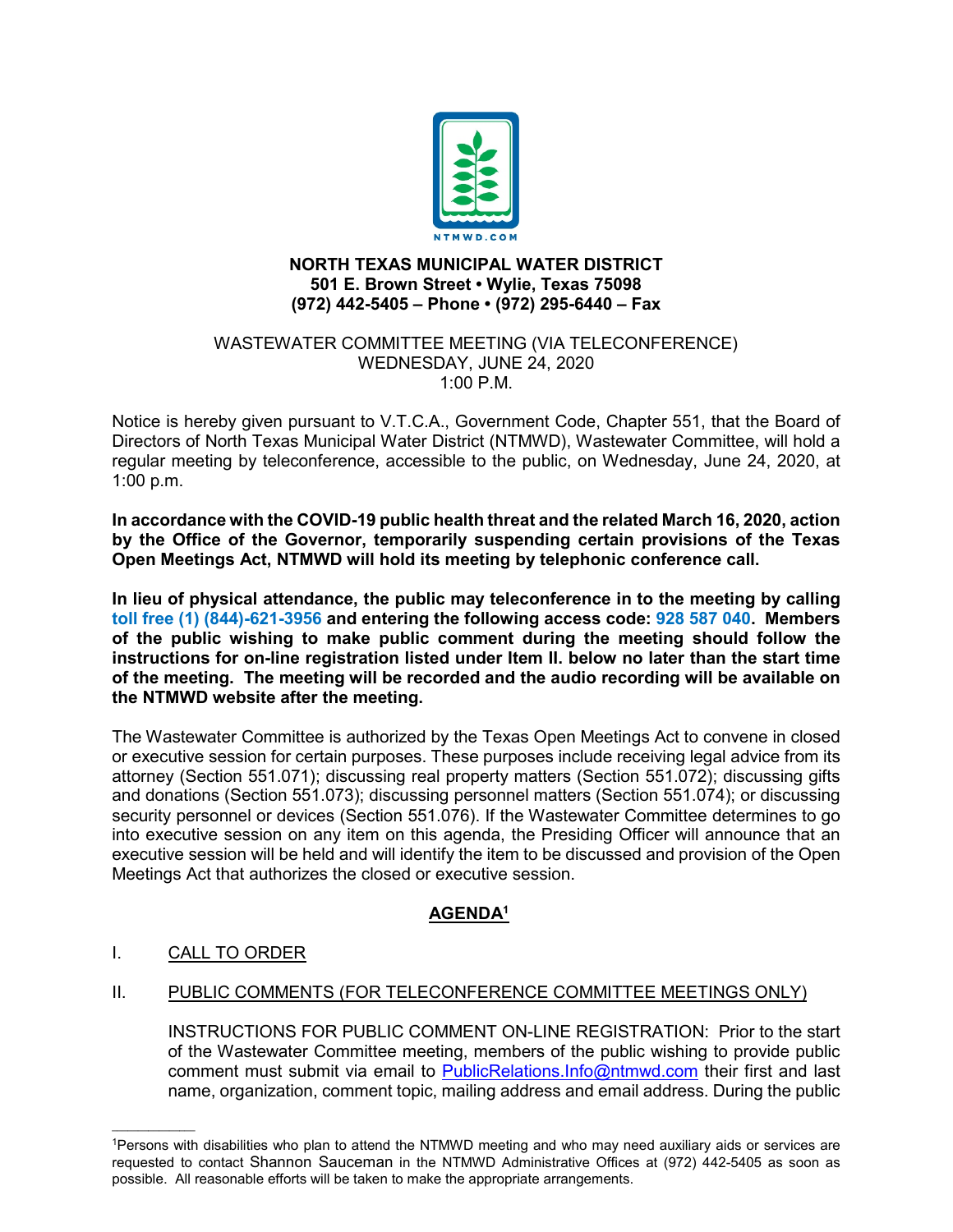comment portion of the meeting, speakers will be recognized by name and asked to provide their comments. The time limit is five (5) minutes per speaker, not to exceed a total of thirty (30) minutes for all speakers. The Committee may not discuss these items, but may respond with factual or policy information. Public comment is provided for committee meetings held by teleconference during the COVID-19 health threat to confirm the opportunity for two-way communication with the public during the meeting.

### III. OPENING REMARKS

A. Chairman/Executive Director/Committee Champion Status Report concerning legislation and regulatory matters, budgets, current projects and ongoing Wastewater System programs of the District

### IV. ACTION ITEMS

- A. Consider Approval of Wastewater Committee meeting minutes April 22, 2020<br>B. Authorize transfer of funds and ratification of action by previous Executiv
- B. **Authorize transfer of funds and ratification of action by previous Executive Director in response to emergency conditions at Upper Rowlett Creek Lift Station and Upper Cottonwood Creek Lift Station – Administrative Memorandum No. 5585**
	- Consider recommendation on authorizing transfer of funds up to \$550,000 and authorizing ratification of the emergency procurement of goods and services in the amount of \$719,461.98 authorized by the previous Executive Director in response to emergency conditions resulting from check valve failures at Upper Rowlett Creek Lift Station and influent pipe leak at the Upper Cottonwood Creek Lift Station
- C. **Award of construction contract on Wilson Creek Lift Station Improvements project – Administrative Memorandum No. 5586**
	- Consider recommendation on authorizing award of construction contract to Crescent Constructors, Inc., in the amount of \$4,747,000 on Project No. 501-0448-16, Wilson Creek Lift Station Improvements
- D. **Additional inspection services for Wilson Creek Regional Wastewater Treatment Plant Advanced Treatment and Headworks Improvements project – Administrative Memorandum No. 5587**
	- Consider recommendation on authorizing additional inspection services with Mbroh Engineering, Inc., in the amount of \$138,600 for electrical inspection services on Project No. 301-0346-13, Wilson Creek Regional Wastewater Treatment Plant Advanced Treatment and Headworks Improvements
- E. **Authorize execution of engineering services agreement on Wilson Creek Regional Wastewater Treatment Plant Aeration Basin Improvements project – Administrative Memorandum No. 5588**
	- Consider recommendation on authorizing the Interim Executive Director to execute an engineering services agreement with Lockwood, Andrews, and Newnam, Inc., in the amount of \$977,384 for final engineering design on Wilson Creek Regional Wastewater Treatment Plant Aeration Basin Improvements